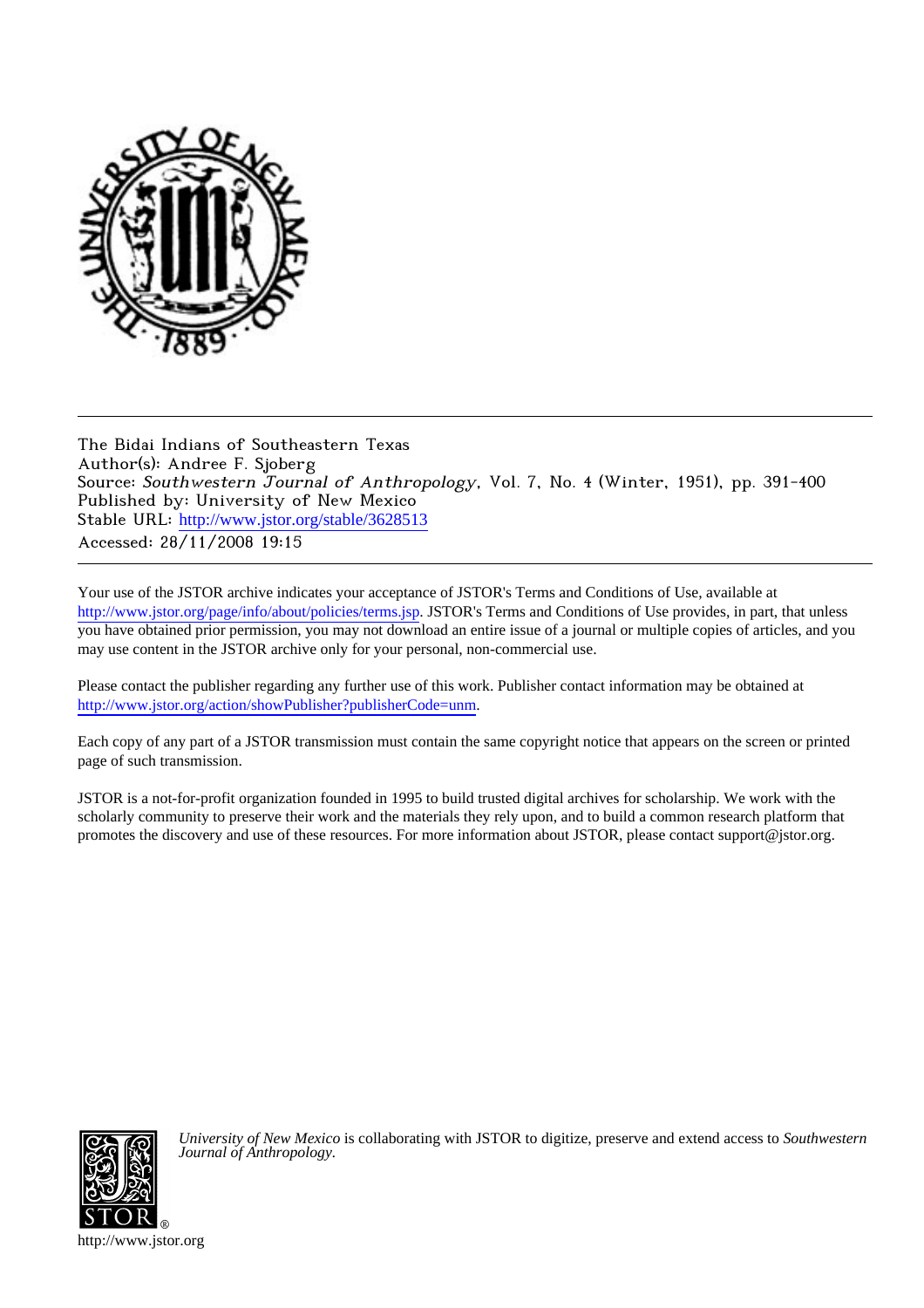## **ANDRÉE F. SJOBERG**

**O UR FRAGMENTARY KNOWLEDGE of the Bidai,2 a small southeast**ern Texas tribe,<sup>3</sup> has led to the conclusion that they are to be classed among **the culturally-impoverished groups of the Texas Gulf Coast. Ethnographic materials obtained through intensive research in early documents make it evident, however, that the Bidai belong culturally in the Southeastern area, though they are definitely marginal.** 

### **GEOGRAPHIC SETTING**

**During most of their recorded history the principal habitat of the Bidai Indians was a small area about Bedias Creek, a western branch of the Trinity River, in present-day Madison, Walker, and Grimes Counties, Texas. However, as a semi-migratory group, they moved within a broader area between the Colorado and Sabine rivers and between the Gulf Coast and the Camino Real, an historic road just north of Bedias Creek, connecting San Antonio with Natchitoches in Louisiana. For purposes of trade, they occasionally traveled outside this broader area.** 

**The Bidai were surrounded by a number of Indian groups (see Fig. 1). The Hasinai, to the north, were a confederation of Caddoan tribes. The Bidai were**  said to be interrelated with these Indians,<sup>4</sup> and visited them regularly over a path **they had made, called the "Bidai Trail."5 The Akokisa, an Atakapan tribe on the lower Trinity River, were allied with the Bidai, and the two groups frequently intermarried. The Patiri Indians, just south of the Bidai, were another tribe of** 

**<sup>1</sup> The writer wishes to express her appreciation to Professor T. N. Campbell for his many helpful suggestions and criticisms in the preparation of this paper. Sincere thanks are also due Professor Herbert E. Bolton, who kindly permitted the writer to examine his notes on the Bidai.** 

**<sup>2</sup> Only two very brief summaries of the Bidai have been published. See Frederick Webb Hodge (ed.), Handbook of American Indians North of Mexico (Bulletin, Bureau of American Ethnology, no. 30, pt. 1, 1907), pp. 145-146; John R. Swanton, The Indians of the Southeastern United States (Bulletin, Bureau of American Ethnology, no. 137, 1946), p. 96; map 1, facing p. 1.** 

**<sup>3</sup> The Bidai were never estimated at more than 500 individuals.** 

**<sup>4</sup> The Baron de Ripperda to the Viceroy, July 6, 1772, Archivo General y Publico de Mexico, Provincias Internas, vol. 20, folios 24-25.** 

**<sup>5</sup> Diligencias practicadas por Dn. Joaquin de Orobio Capn. de la Bahia sobre establecimto**  de Franceses, October 1, 1745, Béxar Archives, fs. 6-10; Thomas Y. Banks, The Bedias Trail **in Angelina County (Frontier Times, vol. 13, pp. 529-531, Bandera, Texas, 1936).**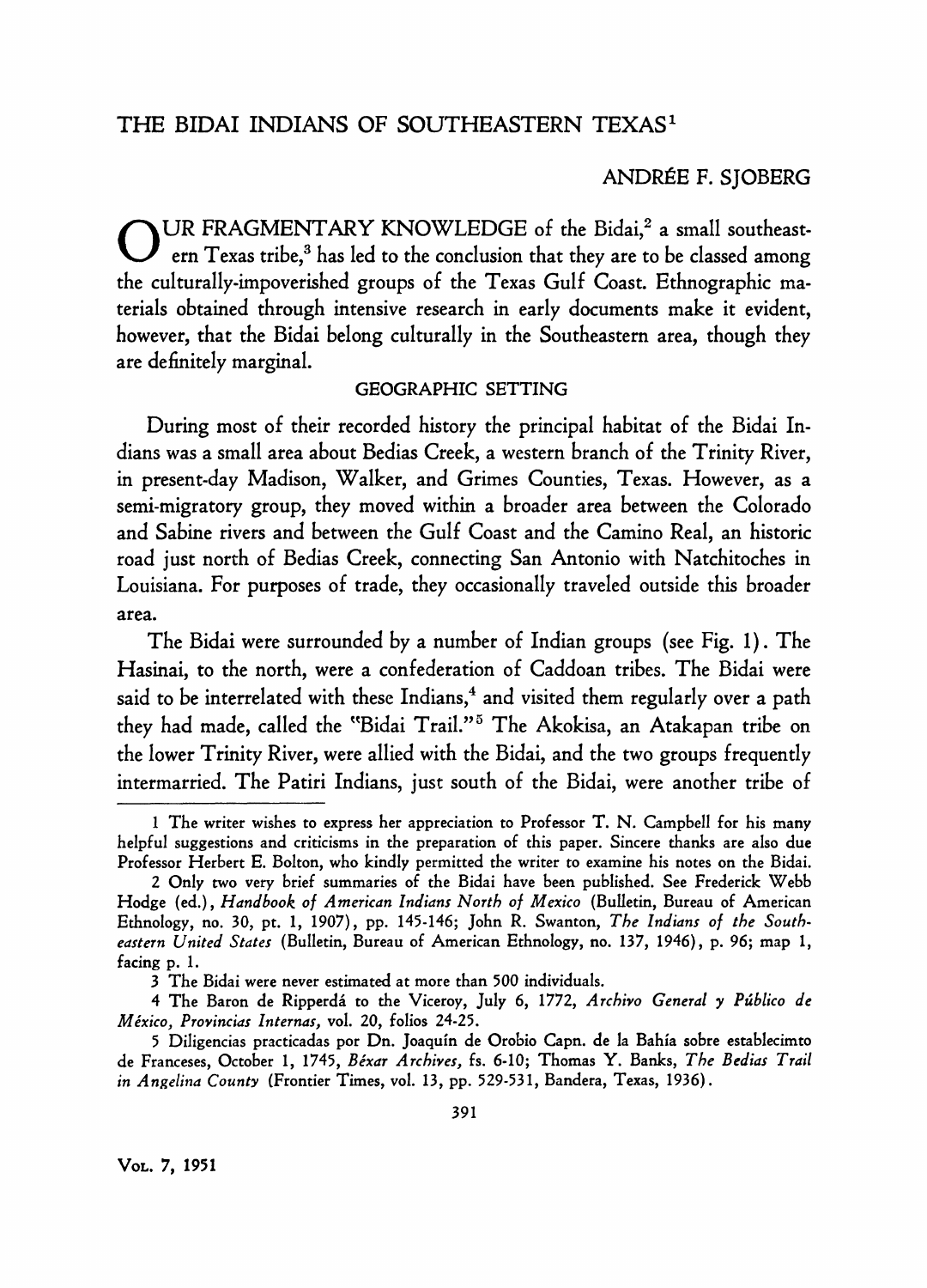

**FIG. 1. The Bidai Indians and neighboring tribes during the eighteenth century.** 

**392**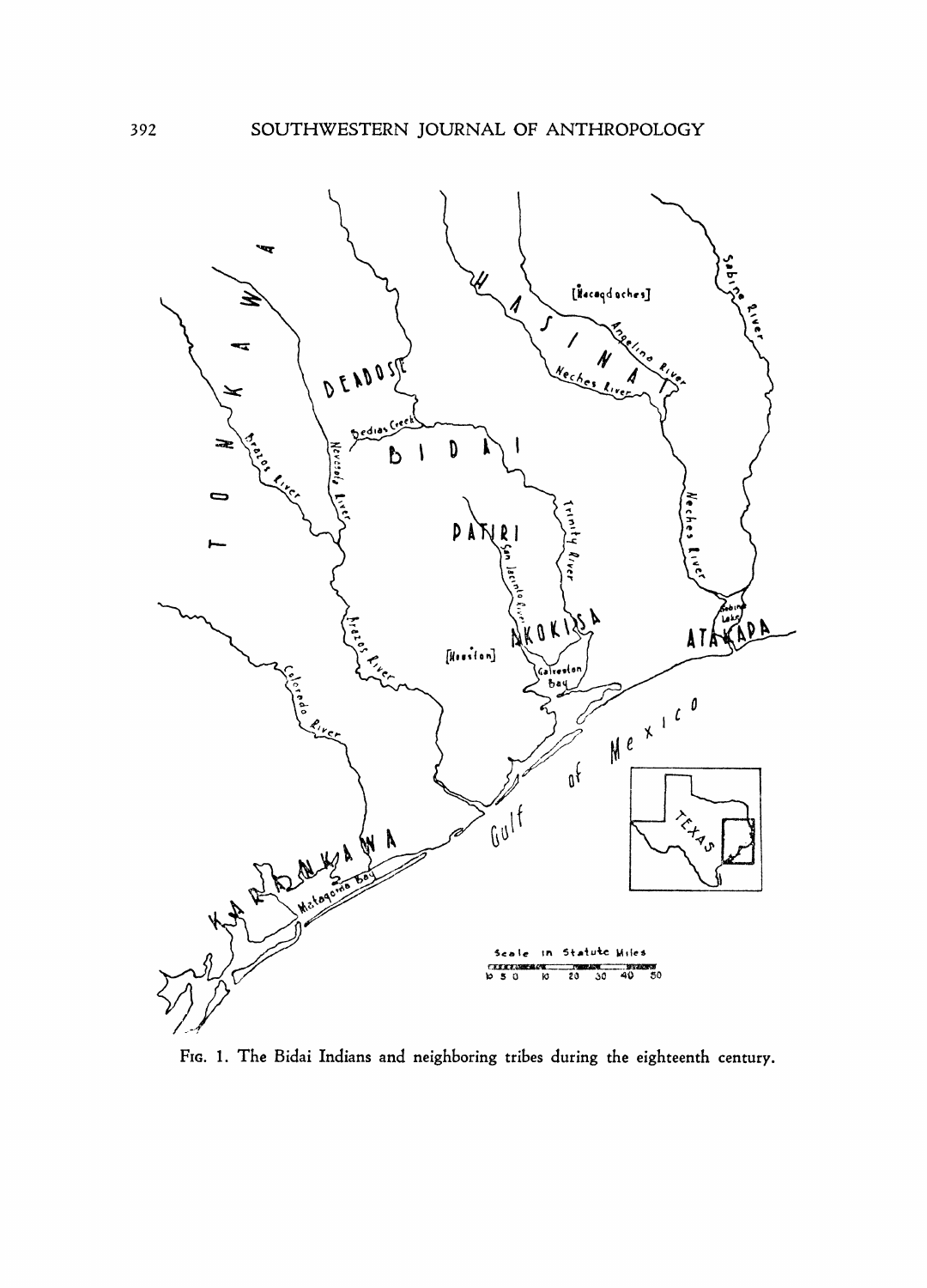#### **BIDAI INDIANS**

**Atakapan affiliation. The Tonkawa Indians ranged north and west, as did the Deadose, a branch of the Bidai which became separated some time in the early 1700's. The Karankawa Indians, who lived along the Gulf Coast to the southwest, were allies of the Bidai during the late eighteenth century.6 Occasionally the Bidai were closely associated with Kickapoo and Koasati Indians who had moved into Texas during the early nineteenth century.7** 

## **TRIBAL SYNONYMY AND LINGUISTIC AFFILIATION**

**The name of the Bidai Indians is derived from a Caddo word, bidai, signifying "brushwood."8 This possibly refers to the Trinity River, which contains much brushwood in its bottomlands, or to the Big Thicket, an area of unusually dense vegetation east of the Trinity, where the Bidai also lived.9 According to Ker, in their own language they were the "Quasmigdo" tribe.'0 Occasionally the Bidai**  are called "Spring Creek" or "Shrub" Indians.<sup>11</sup> Most of the names given the **Bidai in the literature are, however, variations of the original Caddo word, e.g., Badies, Bedias, Beadeyes, Bedins, Vidays, Vidaizes, Vivais, and Redais.** 

**Until recently, little was known of the linguistic affiliations of the Bidai, for only a few doubtful words in their language have been recorded.12 Because they** 

**6 Herbert E. Bolton, The Founding of the Missions on the San Gabriel River, 1745-1749 (Southwestern Historical Quarterly, vol. 17, pp. 323-378, 1914), pp. 333, 374; Herbert E. Bolton (ed.), Athanase de Mezieres and the Louisiana-Texas Frontier, 1768-1780 (2 vols., Cleveland, 1914), vol. 1, p. 261.** 

**7 E. L. BIair, Early History of Grimes County ([Austin, Texas), 1930), p. 36; The Texas Almanac for 1858 (Galveston, 1857), p. 174.** 

**8 Swanton, op. cit., p. 216.** 

**9 Ibid.; Rex W. Strickland, Moscoso's Journey Through Texas (Southwestern Historical Quarterly, vol. 46, pp. 109-137, 1942), p. 133.** 

**10 Henry Ker, Travels through the Western Interior of the United States, from the year 1808 up to the year 1816 (Elizabethtown, N. J., 1816), p. 122.** 

**11 Henry Stuart Foote, Texas and the Texans (2 vols., Philadelphia, 1841), vol. 1, p. 299; J. O. Dyer, "The Pioneer Texas Farmer" (The Galveston Daily News, June 3, 1923, p. 22). Much of Dyer's material on the Bidai is undocumented. When checked against other records, however, it has proved to be reliable. Dyer was a physician who apparently obtained his information on Indians from old settlers, one of whom was his uncle, who had personal contact with the East Texas tribes.** 

**12 One of these is "Quasmigdo," the Bidai's own name for themselves. Rufus Grimes, of Grimes County, Texas, set down from memory in 1887, thirty-three years after the removal of the Indians from that county, the first six numerals in the Bidai language. These are: 1. namah, 2. nahonde, 3, naheestah, 4. nashirimah, 5. nahot nahonde, 6. nashees nahonde. The numerals from 7 to 10 reportedly began with the letter n. Gatschet classified these words as Caddo because, like certain Caddo adjectives, they began in na. It should be noted, however, that numerals beginning in these letters appear also in Karankawa, another Indian language of Texas. (Vide Albert S. Gatschet, The Karankawa Indians, the Coast People of Texas, Archaeological and Ethnological Papers of the Peabody Museum, vol. 1, pp. 1-103, 1891), pp. 39, 84-85.**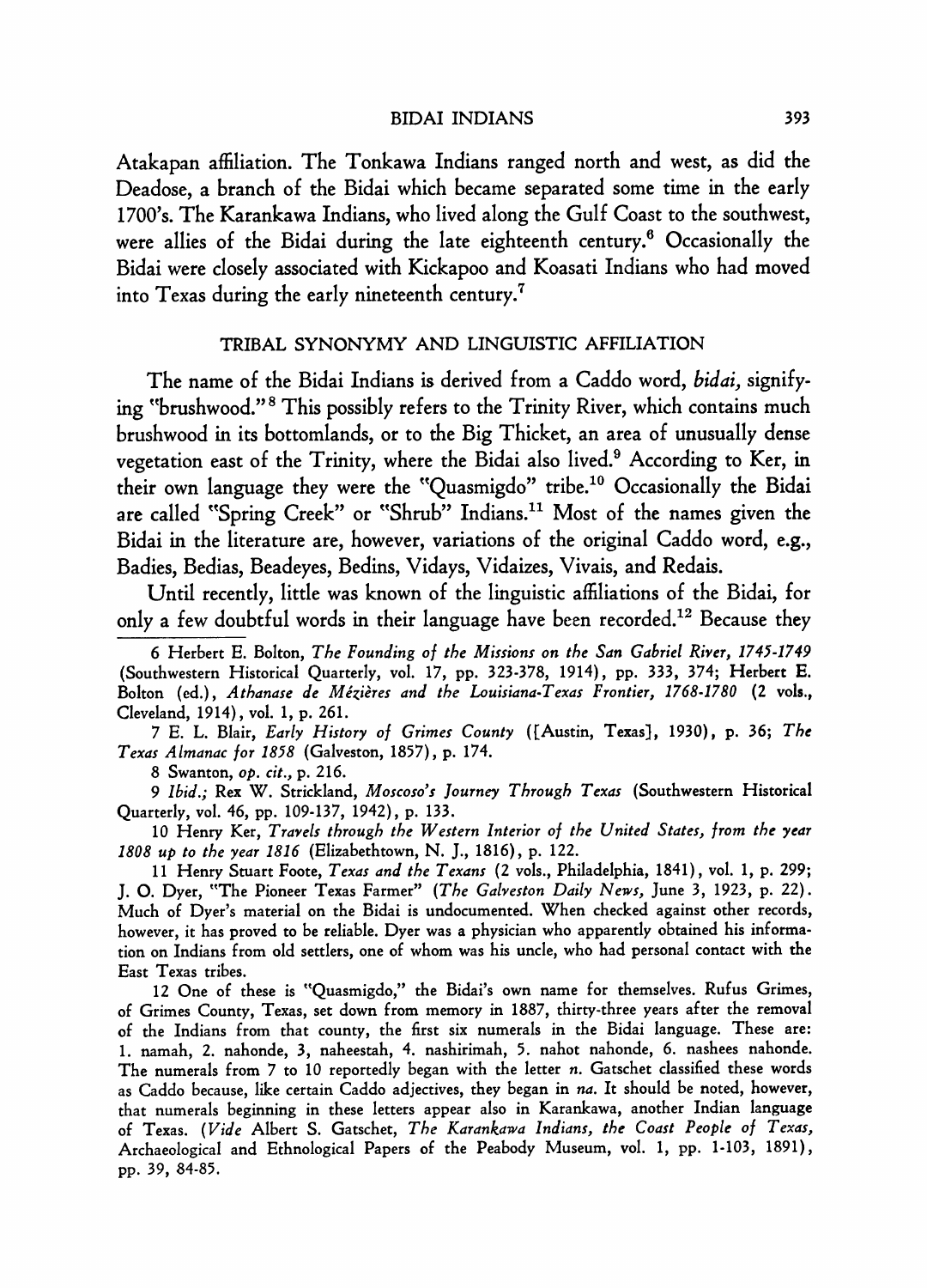sometimes spoke Caddo—a *lingua franca* throughout much of eastern Texas in the eighteenth century-a number of writers classed them as Caddo.<sup>13</sup> Sibley<sup>14</sup> **was an exception: in 1807 he wrote that, although the Bidai spoke Caddo, they had a language of their own which "differed from all others."** 

**A manuscript discovered by Bolton15 at the beginning of the present century**  in the archives of the Colegio de la Santa Cruz de Querétaro has clarified the **linguistic position of the Bidai. This document indicates that their language was much like that of the Akokisa. Inasmuch as Akokisa belongs to the Atakapa division of the Tunican (?)16 linguistic stock, which in turn forms part of the Hokan-Siouan family,17 the Bidai language has been given this classification.** 

### **HISTORY**

The accounts of the earliest explorers in southeastern Texas-Cabeza de **Vaca, Moscoso, and La Salle-do not mention the Bidai Indians. It was not until 1691 that their name first appeared in written records.18 By the middle of the nineteenth century, however, epidemics had reduced them greatly in numbers, and the few survivors were absorbed by other tribes. Thus their recorded history covers little more than a century and a half.** 

**During most of this period southeastern Texas was under Spanish control. Nevertheless, until 1746, when the Spanish government began its first extensive explorations in the area, the Bidai were little known, except to French traders who illegally visited them for the purpose of obtaining the skins of bison and deer.'9 After this time, Bidai-Spanish contacts were common. Despite the existing Spanish laws against barter with the Indians, the governor of the province and others began to trade extensively with the Bidai.20** 

**19 Diligencias practicadas, fs. 11-12.** 

**<sup>13</sup> For example, see idem., p. 39; Hodge, op. cit., pp. 145, 182-183; Dudley G. Wooten (ed.), A Comprehensive History of Texas, 1685 to 1897 (2 vols., Dallas, 1898), vol. 1, pp. 27, 722.** 

**<sup>14</sup> John Sibley, Travels in the Interior Parts of America (London, 1807), p. 43.** 

**<sup>15</sup> Bolton, Missions on the San Gabriel River, p. 374.** 

**<sup>16</sup> Swanton uses a question mark to indicate that the stock is a tentative one. Swanton, op. cit., table 1, facing p. 10; John R. Swanton, Indian Tribes of the Lower Mississippi Valley and Adjacent Coast of the Gulf of Mexico (Bulletin, Bureau of American Ethnology, no. 43, 1911), p. 36.** 

**<sup>17</sup> David G. Mandelbaum (ed.), Selected Writings of Edward Sapir (Berkeley, 1949), pp. 169-178.** 

**<sup>18</sup> Fray Francisco Casafias de Jesus Maria, Informe de Fray Francisco de Jesus Maria al Virrey Conde de Galvez sobre las Misiones de Tejas, August 15, 1691.** 

**<sup>20</sup> Testimonio practicado sobre si Dn. Jasinto de Barrios tuvo comersio con Muniziones**  de Guerra con los Yndios Barbaros de Esta Prova., January-March, 1760, Béxar Archives.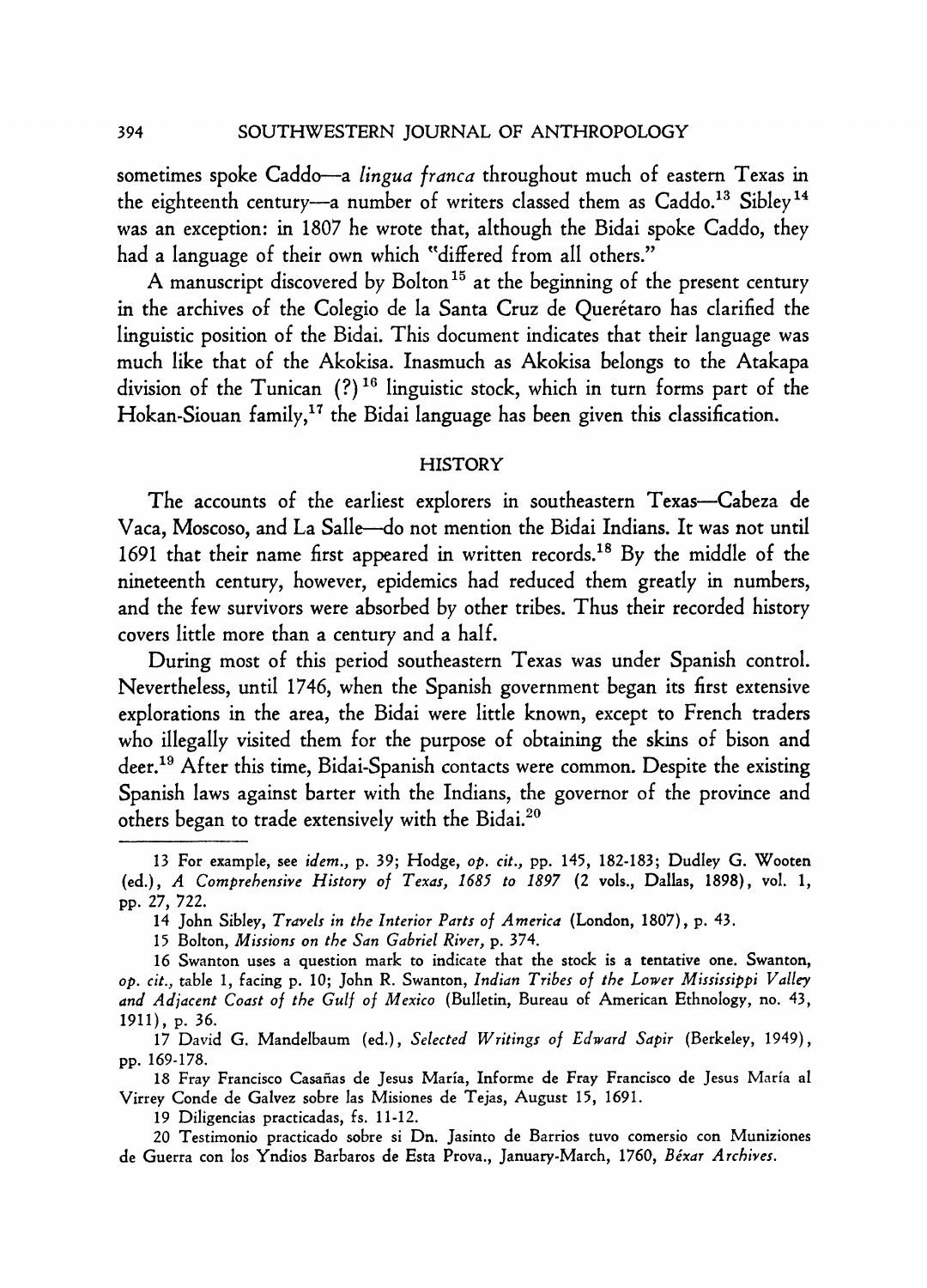**In 1749 a portion of the Bidai were settled with other Atakapan-speaking groups at San Ildefonso, one of the three San Xavier missions established on the San Gabriel River, in present-day Milam County.21 The Bidai remained here only a few years, and efforts to place them in missions during the following decade proved unsuccessful.** 

**Although the Bidai had always been friendly to the Spaniards, by 1770 they began to engage in intrigue. The Spaniards had for some time been making alliances with the Comanche, Wichita, Hasinai, and other large tribes in preparation for extensive campaigns against the Lipan Apache to the west, who were considered the common enemy of most of the Texas tribes. It was discovered that the Bidai had for several years been supplying the Lipan with firearms and ammunition of French origin. In addition, they were instrumental in effecting an alliance between the Lipan and the Hasinai. Still other reports indicated that the Bidai were communicating with the English, who at that time were making trouble for the Spaniards. As soon as the governor learned of these facts, agents were sent among the Bidai to break their secret agreements.22** 

**After this episode, the Bidai diminished in importance. They seem to have broken up into a number of small bands which wandered over much of southeastern Texas. Many of them were wiped out in epidemics during the late eighteenth and early nineteenth centuries.23 Early in the nineteenth century some**  groups merged with Akokisa Indians,<sup>24</sup> who eventually joined the Atakapa in **Louisiana or died out in the region of the lower Trinity River. Other Bidai**  intermarried with the Koasati,<sup>25</sup> whose descendants are found today on the **Alabama and Coushatta Reservation in Polk County, Texas. Finally, in the year 1854, the remaining Bidai, probably numbering a little more than a hundred persons, were moved with the Caddo to the Brazos Reserve in north central** 

**24 J. O. Dyer, "History and Lessons of Texas and of Galveston" (Galveston Daily News, May 12, 1923, p. 5); Noticias de las naciones Yndias de la Prova. de Texas que me dio Samuel Davenport en Nacogdoches desde cuyo punto se han de considerar sus situaciones y distancias, April 24, 1809, Nacogdoches Archives, vol. 11.** 

**25 Annie Heloise Abel (ed.), A Report from Natchitoches in 1807, by Dr. John Sibley (Indian Notes and Monographs, Museum of the American Indian, Heye Foundation, vol. 25, 1922), p. 96.** 

**<sup>21</sup> Bolton, Missions on the San Gabriel River, pp. 373-374.** 

**<sup>22</sup> Bolton, Athanase de Mezieres, pp. 65-66, 93-99; Expediente sobre proposiciones, July 4, 6, 1772, Archivo General y Publico de Mexico, Historia, vol. 51, fs. 23, 40-41.** 

<sup>23</sup> De Mézières to Croix, March 18, 1778, Archivo General y Público de México, Provincias **Internas, vol. 182, fs. 21, 112; Anna L. Davis, "Old Montgomery" (Dallas Morning News, December 3, 1925, p. 15); J. O. Dyer, "The Pioneer Texas Farmer" (Galveston Daily News, April 1, 1923, p. 29; September 2, 1923, p. 18).**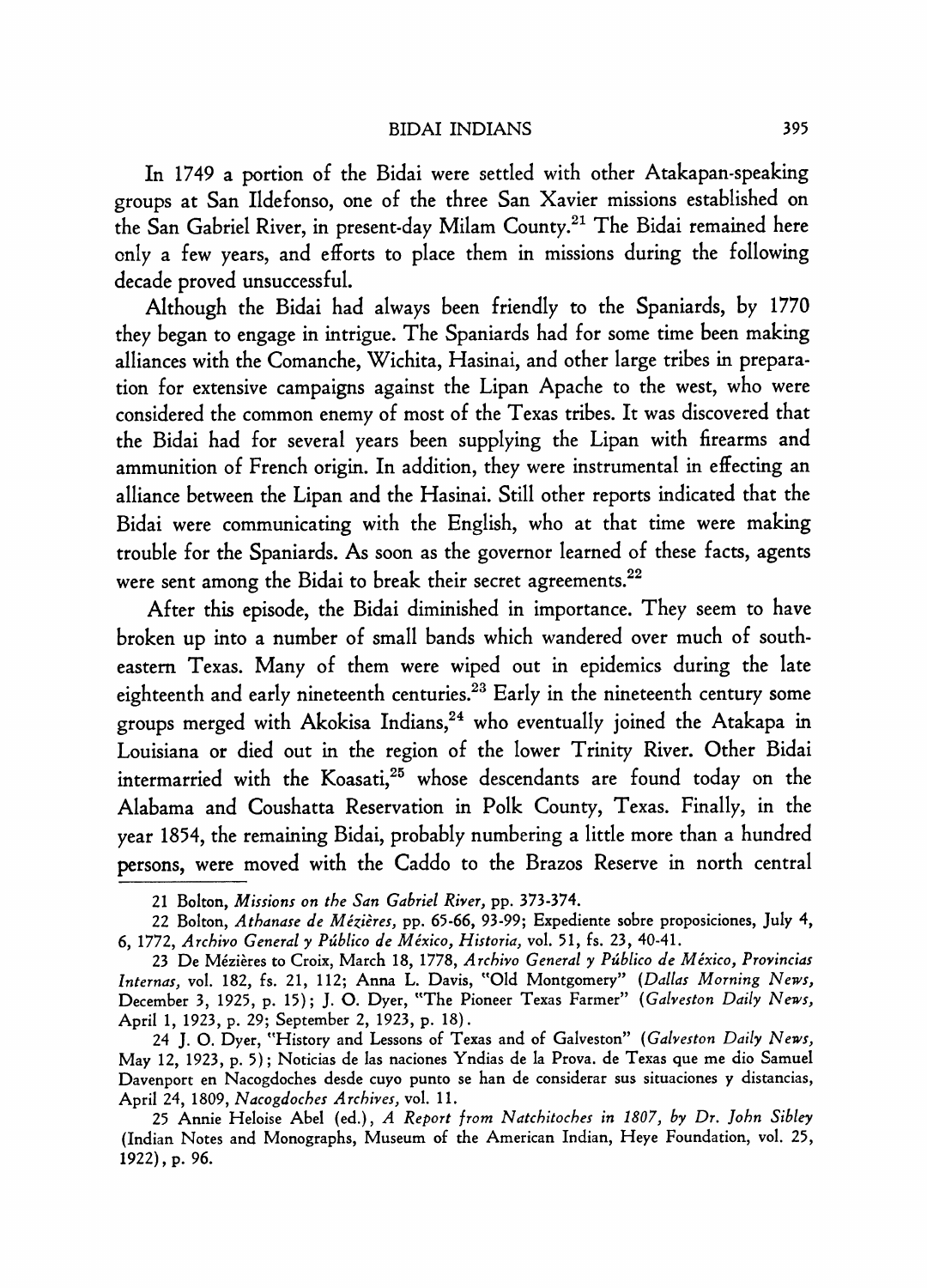**Texas.26 Five years later, the "Caddo and their allies" were permanently removed from the state and given lands on the Wichita Reserve in the Chickasaw Nation, Indian Territory.27** 

**Swanton gives us our last shred of information on these Indians. In 1912, he found one individual of probable Bidai descent living in eastern Texas. This person, however, had been brought up in a White family and had learned nothing of the Bidai language or culture.28** 

### **ECONOMIC LIFE**

**The Bidai Indians were an agricultural group during much of their recorded history. Maize was cultivated, sometimes in sufficient amounts to serve as an article of trade.29 No other information on their agricultural practices has been century.30** 

**The Bidai subsisted primarily on the products of the hunt. Meat and skins were obtained principally from the deer. Apparently the Bidai had a surplus of these items, for they were frequently traded to Europeans.31 Some of the deerskins were so finely prepared that they were said to resemble "chamois."32 Bison were important until the middle eighteenth century, when these animals began to disappear from southeastern Texas. Although the Bidai owned a number of horses,33 it is not known whether they were used in bison hunting. Bison meat was sometimes preserved by drying, and the skins were bartered with Europeans.34 The bear became increasingly important after the middle eighteenth century. Bearskins were employed in making "tents" for winter use; the teeth and claws served as articles of trade. Although bear fat was a common source of oil, the** 

**396** 

**<sup>26</sup> Fannie McAlpine Clarke, A Chapter in the History of Young Territory (Texas State Historical Association Quarterly, vol. 9, pp. 51-62, 1905), p. 53; T. C. Richardson, East Texas: its History and its Makers (4 vols., New York, 1940), vol. 3, p. 951.** 

**<sup>27</sup> The Texas Almanac for 1869 (Galveston, 1868), p. 157.** 

**<sup>28</sup> Swanton, The Indians of the Southeastern United States, p. 96.** 

**<sup>29</sup> Noticias de las naciones Yndias; Ker, op. cit., p. 121; Juan Antonio Padilla, Memoria sobre los Yndios infieles de la Provincia de Texas, December 27, 1819, The Austin Papers; Testimonio practicado; Sibley, op. cit., p. 43; William Bol!aert, Observations on the Indian Tribes in Texas (Journal, Ethnological Society of London, vol. 2, pp. 262-283, 1850), p. 278.** 

**found, except that they seem to have raised gourds during the early nineteenth** 

**<sup>30</sup> J. 0. Dyer, "The Pioneer Texas Farmer" (Galveston Daily News, June 3, 1923, p. 22). 31 Testimonio practicado; Diario qe. hizo el Padre Fr. Gaspar Jose de Solis en la Visita que fue a hacer de las Misiones de la Provincia de Texas, 1767, Archivo General y Publico de Mexico, Historia, vol. 27, pt. 2, f. 292.** 

**<sup>32</sup> August 19, 1744, Bexar Archives, f. 2; Diligencias practicadas, f. 13.** 

**<sup>33</sup> Bolton, Athanase de Mezieres, p. 347.** 

**<sup>34</sup> Journal of Stephen F. Austin on his First Trip to Texas, 1821 (Texas State Historical Association Quarterly, vol. 7, pp. 286-307, 1904), p. 304; Diligencias practicadas, f. 13.**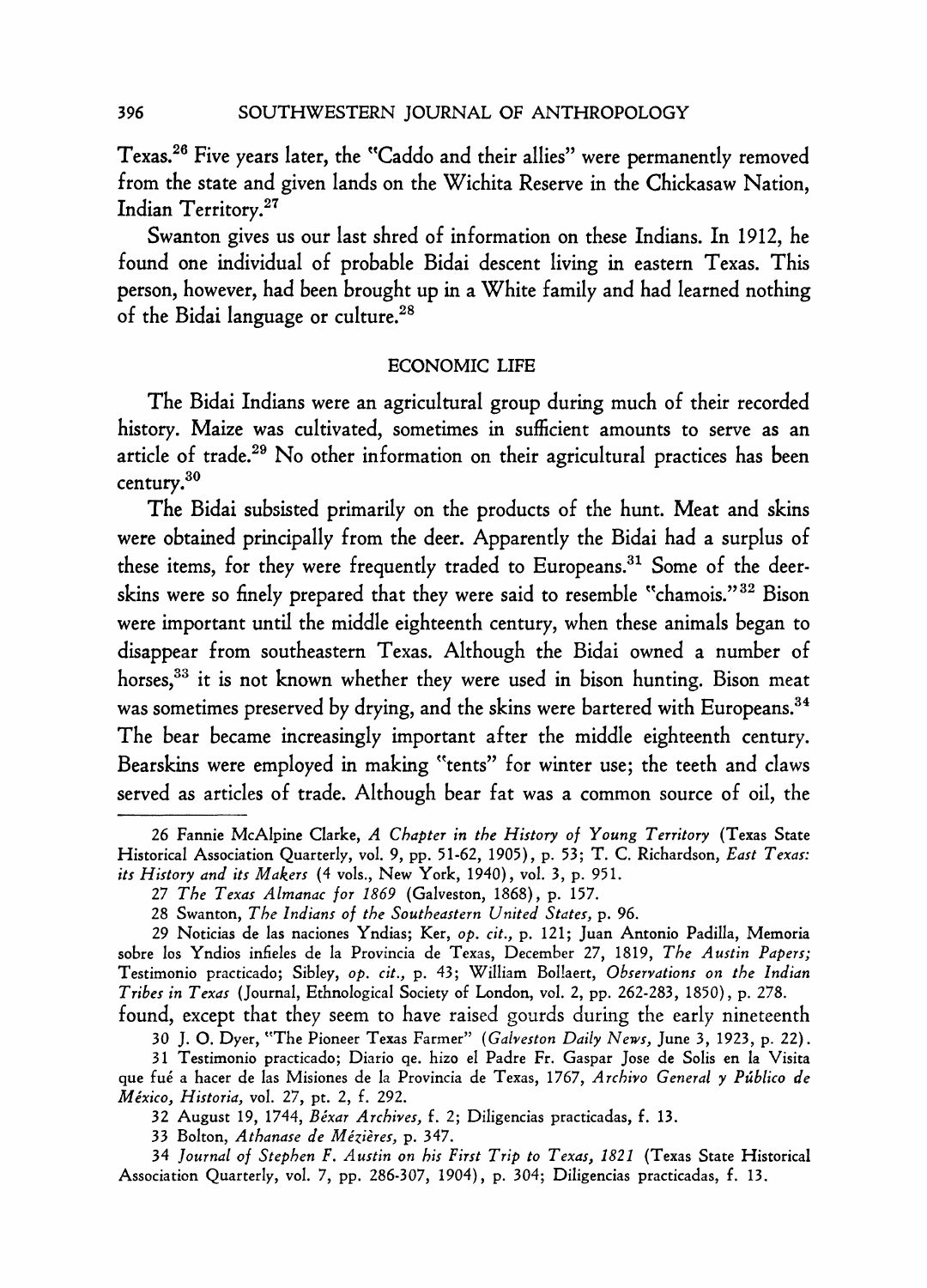**Bidai seem to have had a taboo against using the meat.35 The beaver was sometimes hunted. In addition, other small animals were caught in traps made of intertwined canes.36** 

**Fishing was also part of the Bidai economy, at least during the first half of the nineteenth century. They apparently moved toward the Gulf Coast during the summers for this purpose.37** 

**The Bidai frequently gathered wild fruits and honey. The Nelumbo lutea, or water chinquapin, was obtained from the shallow ponds and marshy areas where it grew. The seeds of this plant and the fleshy rhizomes were commonly eaten. Acorns were an important food. Through what appears to be a leaching process, in which the nuts were buried in pits filled with ashes and damp earth, the Bidai prepared a kind of acorn meal which sometimes served as an item of trade.38** 

## **ARTS AND CRAFTS**

**Beyond the fact that bearskin tents were used during the winter, nothing is known of Bidai habitations. Data on their clothing are lacking, except for references to a few items of European clothing secured from the French. Some information on weapons and tools, however, was recorded. The bow and arrow was the most important. Although projectile points of flint were most commonly employed, copper-tipped points have been noted.39 Ker reported that the Bidai also had spears which were ten feet long and tipped with deer antler.40 During the middle eighteenth century, they received a plentiful supply of firearms and ammunition from the French in Louisiana.4' Flint knives and scrapers served as tools for dressing skins or for carving wooden articles.42** 

**37 George W. Bonnell, Topographical Description of Texas. To which is added an Account of the Indian Tribes (Austin, 1840), p. 139; Noticias de las naciones Yndias; Julia Kathryn Garrett, Letters and Documents. Dr. John Sibley and the Louisiana-Texas Frontier, 1803-1814 (Southwestern Historical Quarterly, vol. 47, pp. 319-324, 1944), p. 324.** 

**38 J. O. Dyer, "The Pioneer Texas Farmer" (Galveston Daily News, June 3, 1923, p. 22; August 19, 1923, p. 24); Ker, op. cit., p. 121.** 

**39 A. J. Sowell, History of Fort Bend County (Houston, 1904), p. 105; Ker, op. cit., p. 123.** 

**40 Ker, op. cit., p. 123.** 

**41 Ynforme del the. Galvan sobre Sn. Xavier y carta escrita al dho el afio de 1750, Archivo del Colegio de la Santa Cruz de Queretaro, K, legajo 19, no. 90; The Baron de Ripperda to the Viceroy, August 25, 1772, Archivo General y Publico de Mexico, Provincias Internas, vol. 20, fs. 46-49.** 

**42 Davis, op. cit., p. 15; J. O. Dyer, "The Pioneer Texas Farmer" (Galveston Daily News, June 3, 1923, p. 22); Ker, op. cit., p. 123.** 

**<sup>35</sup> Diligencias practicadas, fs. 11-13; J. O. Dyer, "The Pioneer Texas Farmer" (Galveston Daily News, June 3, 1923, p. 22); J. O. Dyer, Historical Sketch. Comparisons of Customs of Wild Tribes near Galveston a Century Ago with Ancient Semitic Customs (Galveston, 1916), p. 6; August 19, 1744, Bexar Archives, f. 2.** 

**<sup>36</sup> Ker, op. cit., p. 123.**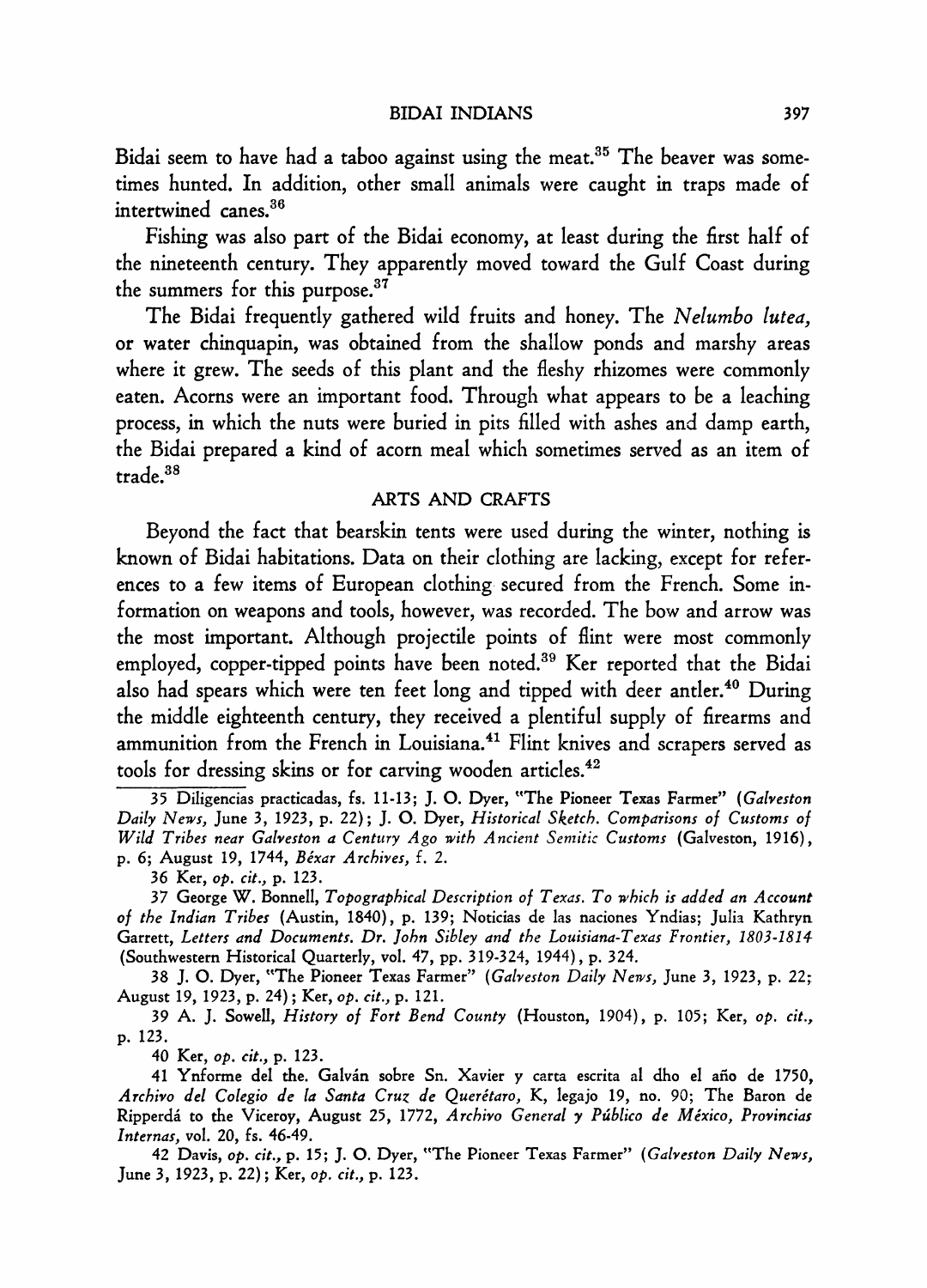**SOUTHWESTERN JOURNAL OF ANTHROPOLOGY** 

**The Bidai made unusual clay vessels. These were fashioned by first weaving strong rushes into bags, which were either circular or square in shape. These were coated inside and out with a thick layer of clay. Then the vessels were either sun-dried or baked in pits filled with hot ashes. These "daub" pots, as they were called by early Anglo-American settlers, probably could not stand water, and so must have been used primarily for storage purposes.43** 

**Other containers were also used by the Bidai. Food was sometimes cooked in**  skin vessels through a stone-boiling process.<sup>44</sup> Occasionally, however, they ob**tained iron pots through trade and these must have been used in cooking.45 Bowls, dippers, and spoons of pecan wood, as well as polished gourds, frequently served as utensils.46** 

**Bidai women made cane baskets, which are described only as "of curious design and great variety."47 Some of these Indians are reported to have carried baskets when they went to trade. They would fill these with the articles they desired and then offer to exchange the baskets for their contents. During the early nineteenth century, chairs were fashioned of rattan and hickory and were frequently traded to White settlers.48** 

**According to Ker, the Bidai employed "bark canoes" in river transportation. However, it is doubtful that these were anything more than dugouts with the bark left on.49** 

## **SOCIAL ORGANIZATION AND CUSTOMS**

**The Bidai comprised a number of small bands. Each was led by a chief. Although only three such bands were noted in 1750, these became proliferated into many more small groups by the beginning of the nineteenth century. Apparently the Bidai were politically united on a tribal basis only briefly-in the 1770's-when the Spaniards appointed Gorgoritos chief of all the Bidai and also head of the so-called Bidai-Akokisa Confederacy.50** 

**Concerning their ceremonial life, they were said to be fond of music and** 

**<sup>43</sup> J. 0. Dyer, "The Pioneer Texas Farmer" (Galveston Daily News, July 15, 1923, p. 24). 44 Ibid.** 

**<sup>45</sup> August 8, 1817, Bexar Archives.** 

**<sup>46</sup> J. O. Dyer, "The Pioneer Texas Farmer" (Galveston Daily News, June 3, 1923, p. 22); Davis, op. cit., p. 15.** 

**<sup>47</sup> Bollaert, op. cit., pp. 278-279.** 

**<sup>48</sup> Davis, op. cit., p. 15.** 

**<sup>49</sup> Ker, op. cit., pp. 124-125.** 

**<sup>50</sup> Herbert E. Bolton, Texas in the Middle Eighteenth Century (Berkeley, 1915), p. 232;**  Bolton, Athanase de Mézières, pp. 74, 260.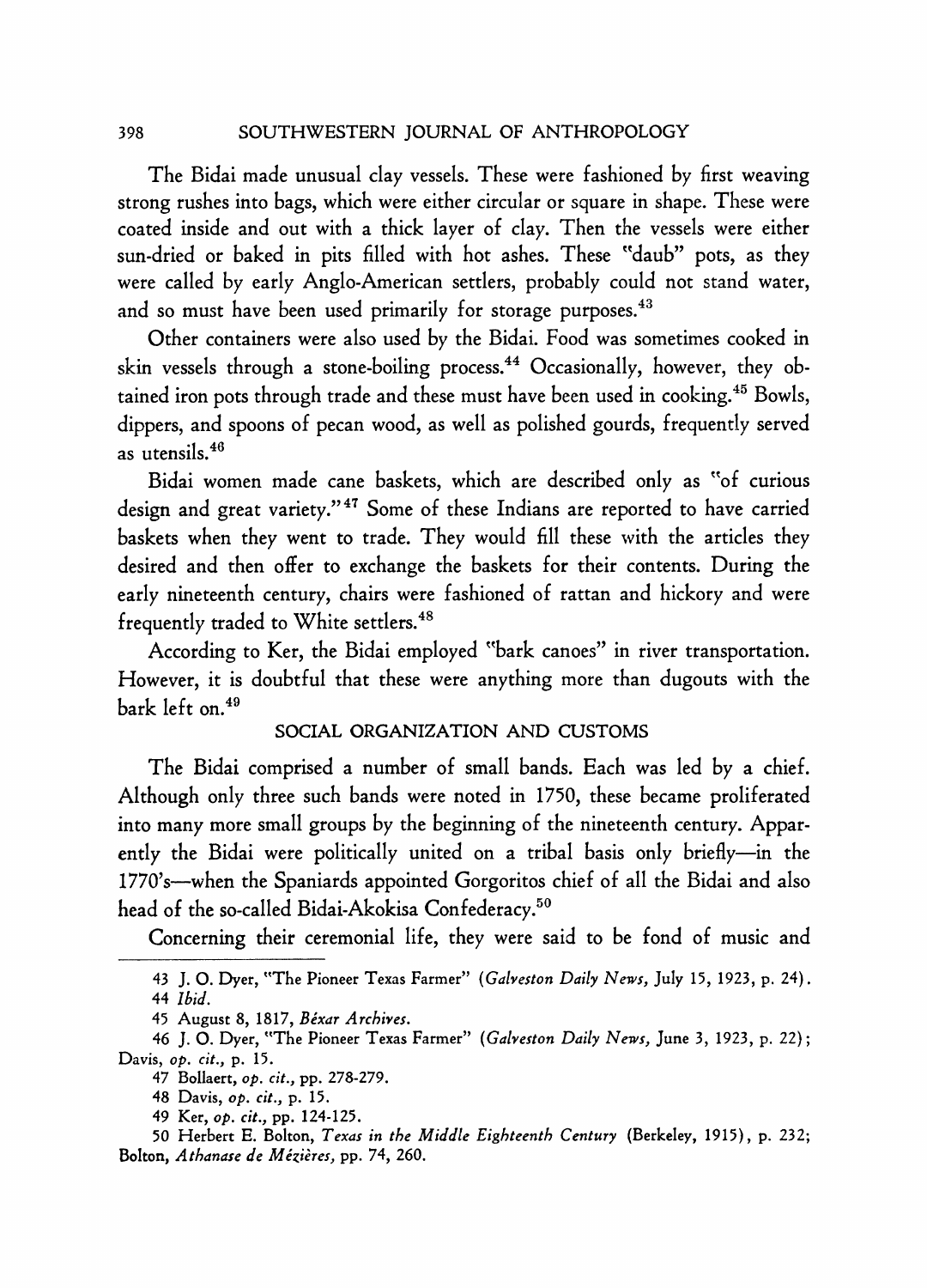### **BIDAI INDIANS**

**dancing.51 That the Bidai had shamans can be inferred from Espinosa's52 account of the Hasinai Indians. He wrote that the Hasinai medicine men attributed illness to witchcraft practiced by the Bidai. To counteract this, the Hasinai performed special songs and dances calling on the Bidai medicine men, who supposedly appeared in the form of owls.** 

**Head-flattening was reported, as well as tattooing of the face and the body.63 The Bidai had an unusual treatment for illness. Patients were placed on high scaffolds, under which a smudge fire was built, so that dense smoke would rise toward them. During an epidemic of typhoid fever in the nineteenth century, as many as thirty of these scaffolds were seen at a Bidai village.54 In treating dysentery, the Bidai sometimes used the boiled roots and berries of the sparkleberry, or Vaccinium arboreum.55** 

# **CONCLUSIONS**

**The assignment of the Bidai Indians to their proper culture area presents some difficulties. Their territory lay between that of the Hasinai, Indians of the agricultural Southeast, and a region inhabited by many small groups of Atakapan, Karankawan, Tonkawan, and Coahuiltecan affiliation exhibiting a rather low level of culture. This area of low development has been termed by Swanton an ethnological "sink" because of its position between the high cultures of Mexico and the southeastern United States. Swanton has included the Bidai among the tribes inhabiting the sink, and has therefore drawn the line of demarcation between this region and the Southeast just east of the Bidai.56** 

**Although the Bidai were related linguistically to the Atakapan Indians and resembled all the sink tribes in their semi-migratory life and simple social organization, important cultural differences can be noted. Unlike most of these Indians, the Bidai were never described as an anthropophagous group. What is** 

**54 Davis, op. cit., p. 15.** 

**<sup>51</sup> Ynforme del the. Galvan; Ker, op. cit., p. 123.** 

**<sup>52</sup> Fray Isidro Felix de Espinosa, Chronica apostolica y serdfica de todos los Colegios de**  Propaganda Fide de esta Nueva España (Mexico, 1746), pp. 427-428.

**<sup>53</sup> Dyer, Historical Sketch, p. 3; J. 0. Dyer, "Indian Names Confusing" (Galveston Daily News, December 24, 1922, p. 22). No other information on the personal appearance of the Bidai is available, except that they were said to resemble the Akokisa and the Atakapa, who were dark-skinned Indians with large features, coarse black hair, and short, stocky bodies (J. O. Dyer, The Lake Charles Atakapas (Cannibals). Period of 1817 to 1820, Galveston, 1917, pp. 2-3).** 

**<sup>55</sup> J. O. Dyer, "The Pioneer Texas Farmer" (Galveston Daily News, September 2, 1923, p. 18).** 

**<sup>56</sup> John R. Swanton, Southern Contacts of the Indians North of the Gulf of Mexico (Annaes do XX Congresso Internacional de Americanistas, pp. 53-59, Rio de Janeiro, 1924); Swanton, The Indians of the Southeastern United States, map 1, facing p. 1; pp. 820-821.**